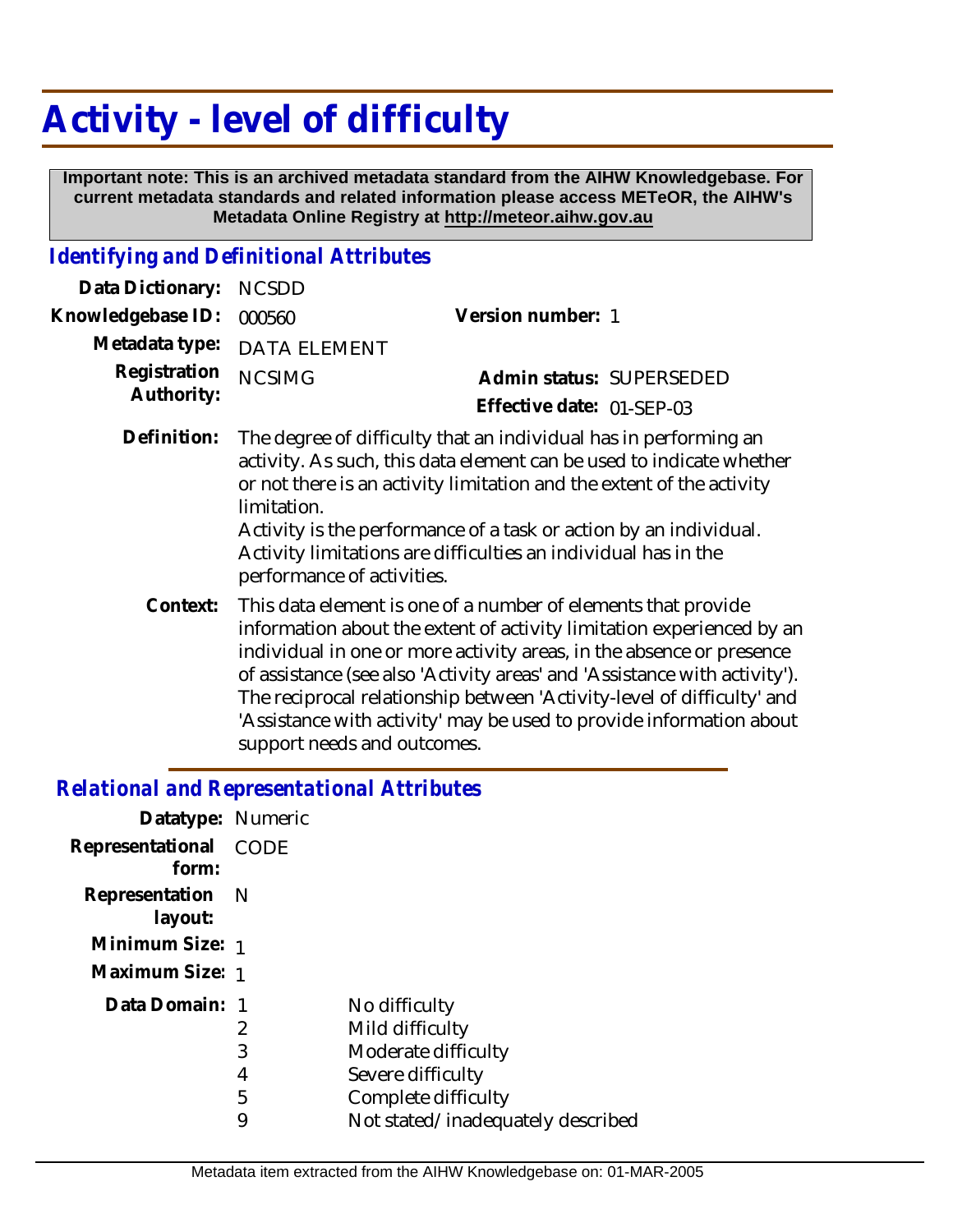Guide For Use: Activity and Activity limitation are classified in the ICIDH-2 Beta-2 draft, 1999. Refer to the Information Annexe - Disability for further details.

The area in which an individual experiences difficulty with an activity (ie activity limitation) is indicated in the data element 'Activity areas'. Presence of activity limitation in a given activity area is indicated by a non-zero response in this data domain. Activity is limited when an individual, in the context of a health condition, either has difficulty performing an activity in an expected manner, or cannot perform it at all.

Difficulties with activities can arise when there is a qualitative or quantitative alteration in the way in which these activities are carried out. Activity limitations are assessed against a generally accepted population standard, relative to cultural and social expectations.

Collection Methods: This coding is used in conjunction with specified Activity areas. For example 'mild difficulty with self care activities'. This data element, in combination with 'Activity areas' indicates the presence and extent of activity limitation in a given area or areas, in the absence of assistance. To indicate the degree of difficulty experienced in the presence of assistance, 'Activity areas' and 'Activity-level of difficulty' should be recorded in conjunction with 'Assistance with activity'.

Related metadata: is used in conjunction with Assistance with activity version 1 relates to the data element Body functions version 1 relates to the data element Body structures version 1 relates to the data element concept Disability version 1 relates to the data element Disability grouping - Australian national version 1 relates to the data element Disability grouping - International version 1 relates to the data element Environmental factors version 1 relates to the data element Impairment extent version 1 relates to the data element Environmental factors - extent of influence version 1 relates to the data element Participation extent version 1 is used in conjunction with Activity areas version 1

relates to the data element Participation areas version 1 relates to the data element Participation satisfaction level version 1 has been superseded by Activity - level of difficulty version 2

## *Administrative Attributes*

**Source Document:** ICIDH-2 Beta-2 draft, 1999 **Source Organisation:** World Health Organization